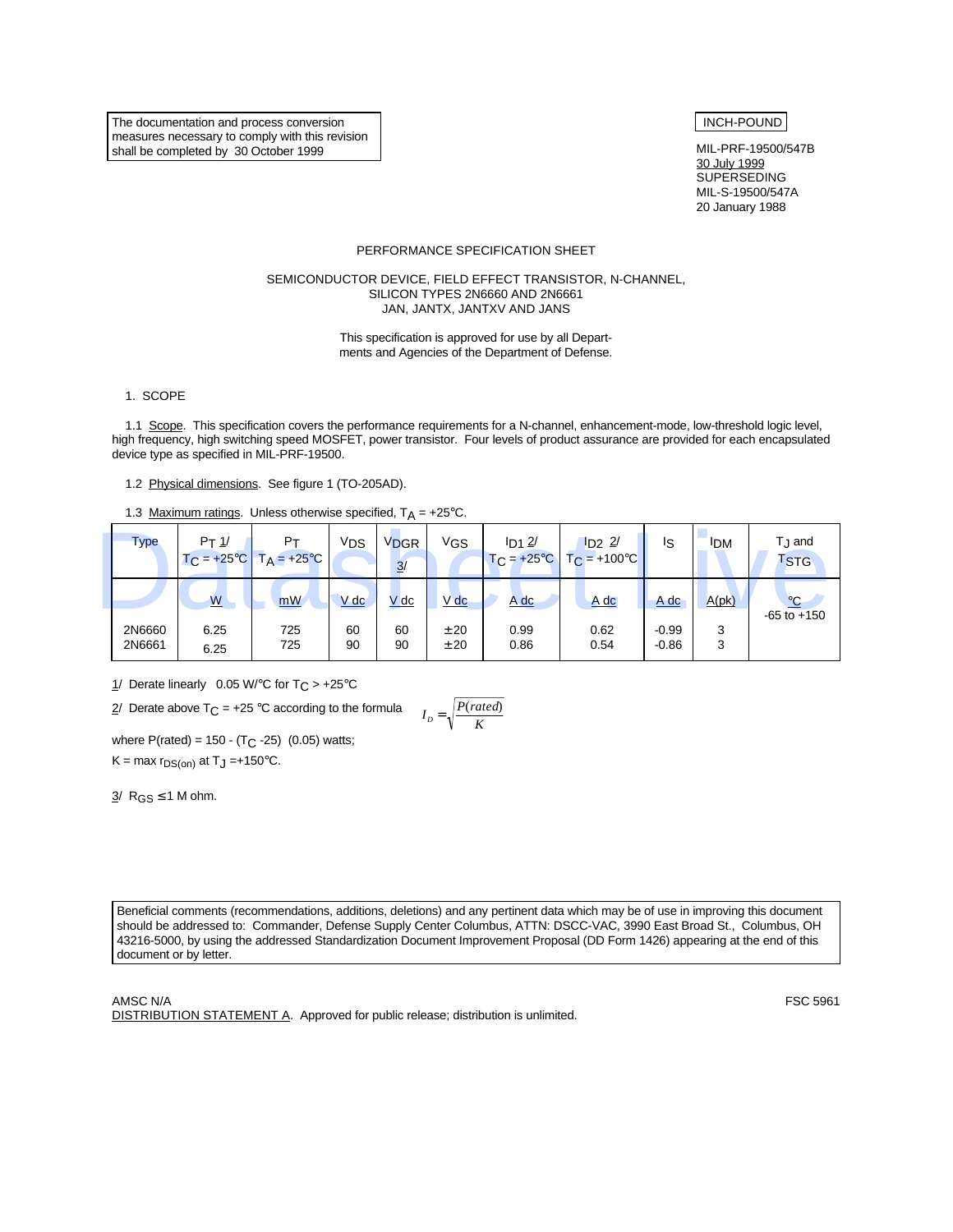1.4 Primary electrical characteristics at  $T_C = +25^{\circ}C$ .

| <b>Type</b>      | Min $V(BR)DSS$<br>$V$ GS = 0 V<br>$I_D = 10 \mu A$ dc | VGS(th)1<br>$V_{DS} \geq V_{GS}$<br>$I_D = 1.0$ mA dc | Max <b>IDSS1</b><br>$V_{GS} = 0 V$                   | Max $rDS(0n)$ $1/$                 | $VGS = 10 V dc$                     | $R_{\theta$ JC<br>Max |
|------------------|-------------------------------------------------------|-------------------------------------------------------|------------------------------------------------------|------------------------------------|-------------------------------------|-----------------------|
|                  |                                                       |                                                       | $V_{DS} = 80$ percent<br>of<br>rated V <sub>DS</sub> | $T_{\rm J}$ = +25°C<br>at $I_{D1}$ | $T_{\rm J}$ = +150°C<br>at $I_{D2}$ |                       |
|                  | $\underline{V}$ dc                                    | V dc<br>Min<br>Max                                    | <u>uA dc</u>                                         | Ohm                                | Ohm                                 | $\degree$ C/W         |
| 2N6660<br>2N6661 | 60<br>90                                              | 0.8<br>2.0<br>0.8<br>2.0                              | 1.0<br>1.0                                           | 3.0<br>4.0                         | 6.33<br>8.44                        | 20<br>20              |

1/ Pulsed (see 4.5.1).

### 2. APPLICABLE DOCUMENTS

2.1 General. The documents listed in this section are specified in sections 3 and 4 of this specification. This section does not include documents cited in other sections of this specification or recommended for additional information or as examples. While every effort has been made to ensure the completeness of this list, document users are cautioned that they must meet all specified requirements documents cited in section 3 and 4 of this specification, whether or not they are listed.

2.1.1 Specifications, standards, and handbooks. The following specifications, standards, and handbooks form a part of this document to the extent specified herein. Unless otherwise specified, the issues of these documents are those listed in the issue of the Department of Defense Index of Specifications and Standards (DODISS) and supplement thereto, cited in the solicitation (see 6.2).

#### **SPECIFICATION**

#### DEPARTMENT OF DEFENSE

MIL-PRF-19500 - Semiconductor Devices, General Specification for.

### **STANDARD**

#### MILITARY

MIL-STD-750 - Test Methods for Semiconductor Devices.

(Unless otherwise indicated, copies of the above specifications, standards, and handbooks are available from the Defense Automated Printing Service, Building 4D (DPM-DODSSP), 700 Robbins Avenue, Philadelphia, PA 19111-5094.)

2.2 Order of precedence. In the event of a conflict between the text of this specification and the references cited herein, the text of this specification takes precedence. Nothing in this document, however, supersedes applicable laws and regulations unless a specific exemption has been obtained.

#### 3. REQUIREMENTS

3.1 Associated specification. The individual item requirements shall be in accordance with MIL-PRF-19500 and as specified herein.

3.2 Abbreviations, symbols, and definitions. Abbreviations, symbols, and definitions used herein shall be as specified in MIL-PRF-19500.

3.3 Interface requirements and physical dimensions. The Interface requirements and physical dimensions shall be as specified in MIL-PRF-19500 and figure 1 (TO-205AD) herein.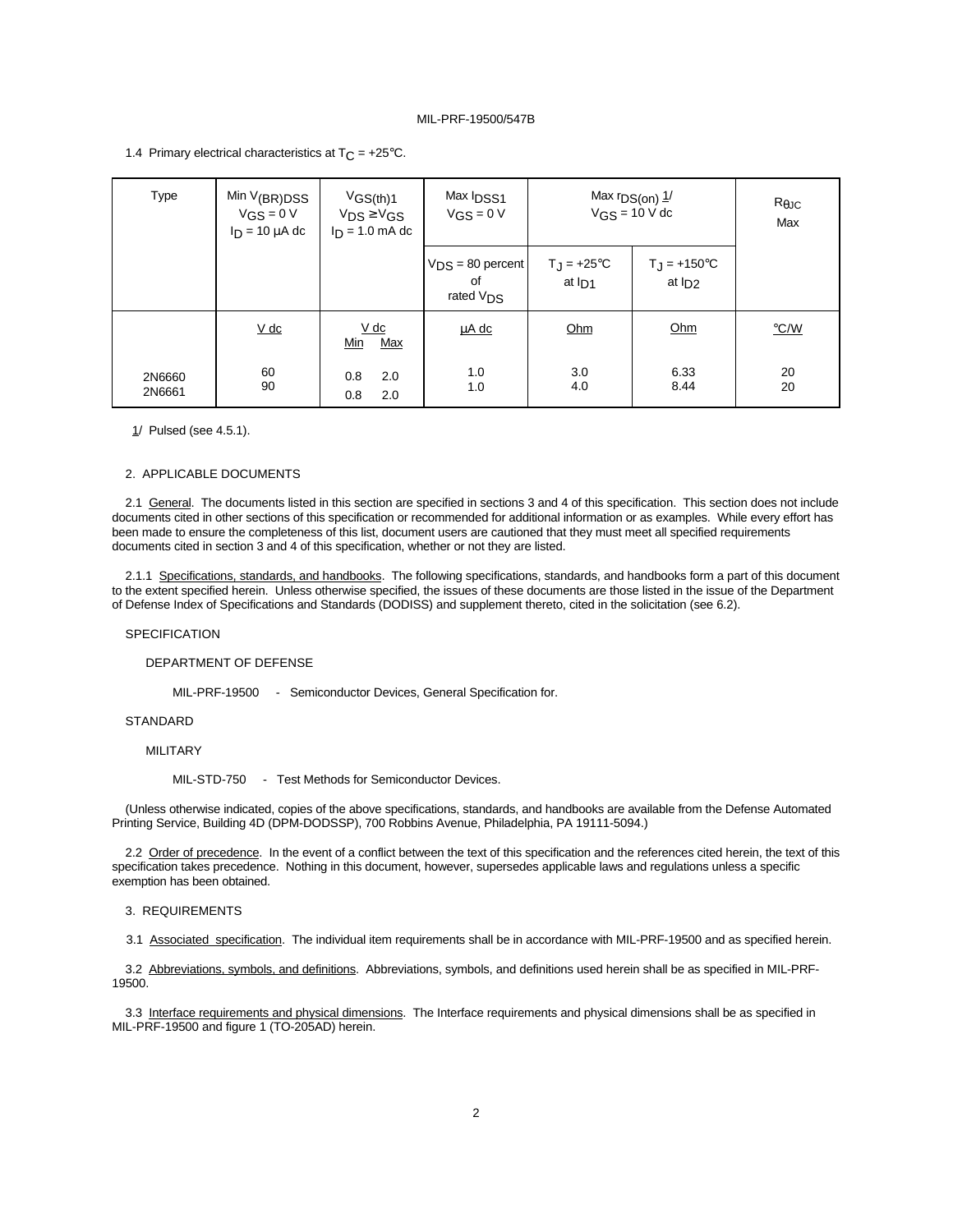



 $\overline{\phantom{a}}$ 

FIGURE 1. Physical dimensions (TO-205AD).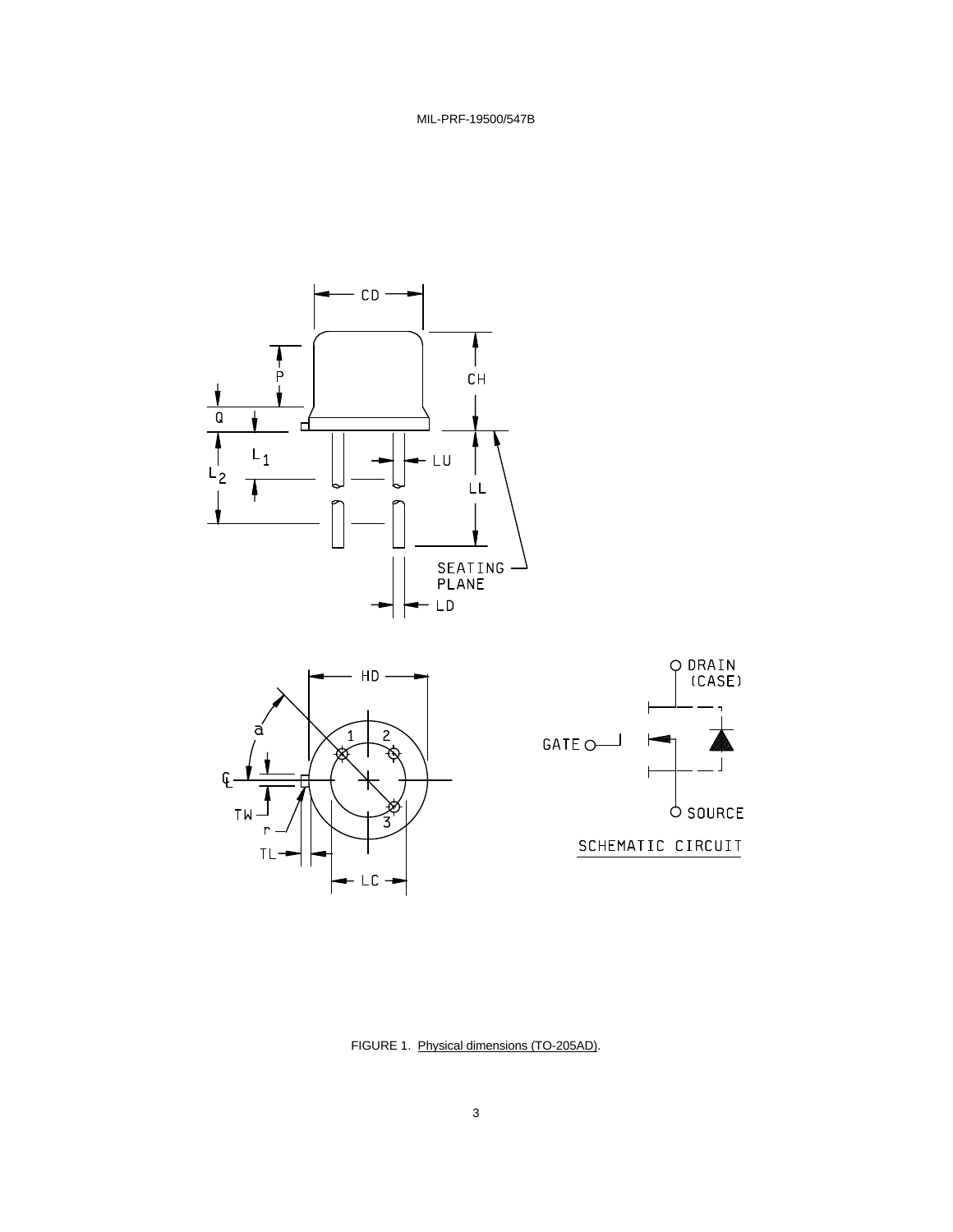| Ltr            |       | <b>Notes</b> |             |         |     |
|----------------|-------|--------------|-------------|---------|-----|
|                |       | Inches       | Millimeters |         |     |
|                | Min   | Max          | Min         | Max     |     |
| CD             | 0.305 | 0.335        | 7.75        | 8.51    |     |
| CН             | 0.240 | 0.260        | 6.10        | 6.60    |     |
| HD             | 0.335 | 0.370        | 8.51        | 9.40    |     |
| TW             | 0.028 | 0.034        | 0.71        | 0.86    | 2   |
| TL             | 0.029 | 0.045        | 0.74        | 1.14    | 3   |
| LD             | 0.016 | 0.021        | 0.41        | 0.53    | 7,8 |
| LL             | 0.500 | 0.750        | 12.70       | 19.05   | 7,8 |
| LC             |       | 0.200 TP     |             | 5.08 TP | 6   |
| LU             | 0.016 | 0.019        | 0.41        | 0.48    | 7,8 |
| $L_1$          |       | 0.050        |             | 1.27    | 7,8 |
| L <sub>2</sub> | 0.250 |              | 6.35        |         | 7,8 |
| P              | 0.100 |              | 2.54        |         | 5   |
| Q              |       | 0.050        |             | 1.27    | 4   |
| R              |       | 0.010        |             | 0.25    | 9   |
| α              |       | 45 TP        | 45 TP       | 6       |     |

NOTES:

- 1. Dimensions are in inches. Metric equivalents are given for general information only.
- 2. Beyond radius (r) maximum, TW shall be held for a minimum length of 0.011 (0.028 mm).<br>3. Dimension TL measured from maximum HD.
- Dimension TL measured from maximum HD.
- 4. Outline in this zone is not controlled.
- 5. Dimension CD shall not vary more than 0.010 (0.25 mm) in zone P. This zone is controlled for automatic handling.
- 6. Leads at gauge plane 0.054 + 0.001, 0.000 (1.37 +0.03, -0.00 mm) below seating plane shall be within 0.007 (0.18 mm) radius of true position (TP) at maximum material condition (MMC) relative to tab at MMC.
- 7. LU applies between  $L_1$  and  $L_2$ . LD applies between  $L_2$  and L minimum. Diameter is uncontrolled in  $L_1$  and beyond LL minimum.
- 8. All three leads.
- 9. Radius (r) applies to both inside corners of tab.
- 10. Drain is electrically connected to the case.

FIGURE 1. Physical dimensions(TO-205AD) Continued.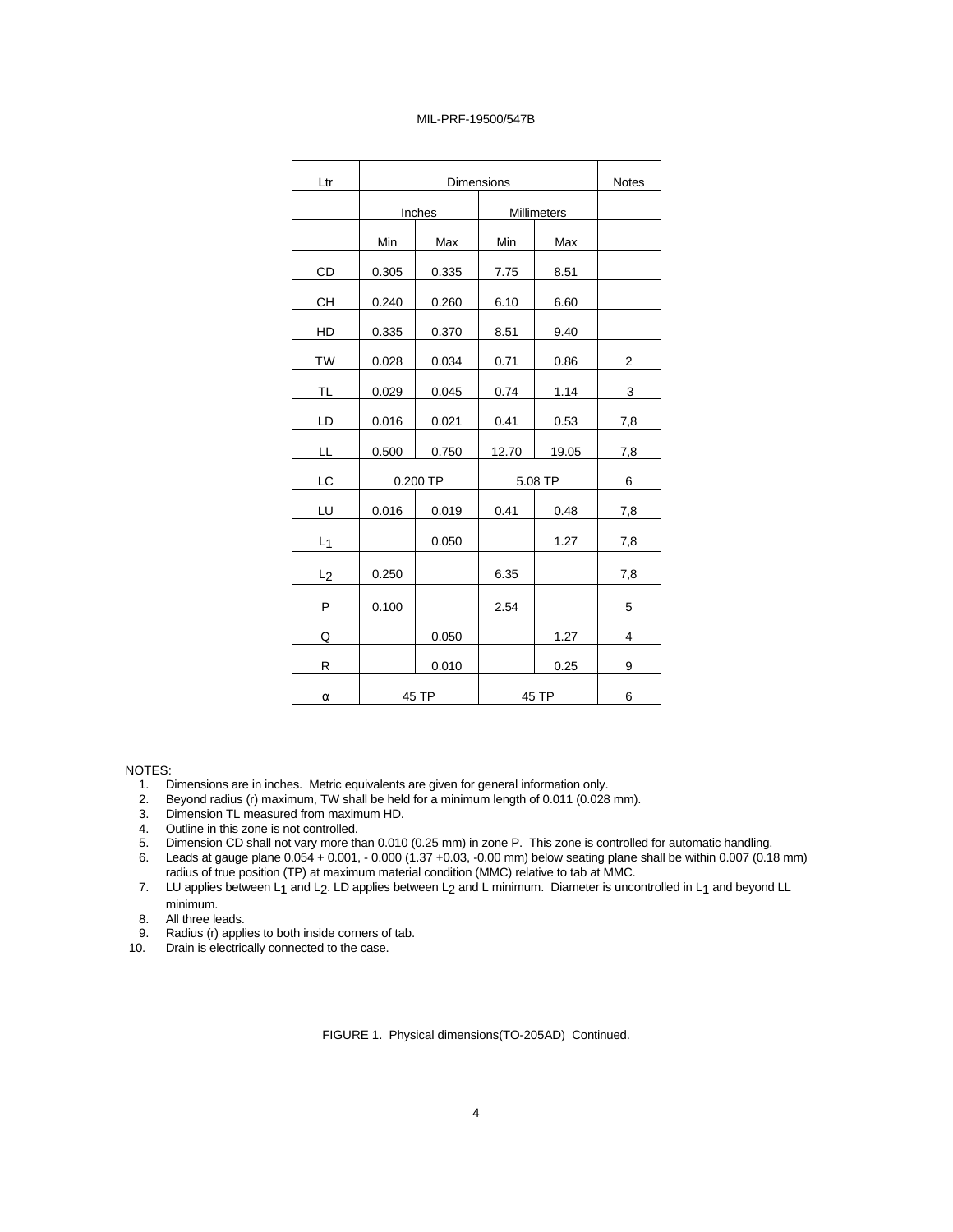3.3.1 Lead finish. Lead finish shall be solderable in accordance with MIL-PRF-19500, MIL-STD-750, and herein. Where a choice of lead finish is desired, it shall be specified in the acquisition document (see 6.2).

3.3.2 Internal construction. Multiple chip construction shall not be permitted.

3.4 Marking. Marking shall be in accordance with MIL-PRF-19500.

3.5 Electrostatic discharge protection. The devices covered by this specification require electrostatic protection.

3.5.1 Handling. MOS devices must be handled with certain precautions to avoid damage due to the accumulation of static charge. The following handling practices shall be followed:

- a. Devices shall be handled on benches with conductive handling devices.
- b. Ground test equipment, tools, and personnel handling devices.
- c. Do not handle devices by the leads.
- d. Store devices in conductive foam or carriers.
- e. Avoid use of plastic, rubber, or silk in MOS areas.
- f. Maintain relative humidity above 50 percent if practical.
- g. Care shall be exercised, during test and troubleshooting, to apply not more than maximum rated voltage to any lead.
- h. Gate must be terminated to source, R ≤ 100 k, whenever bias voltage is to be applied drain to source.

3.6 Electrical performance characteristics. Unless otherwise specified herein, the electrical performance characteristics are as specified in 1.3, 1.4, and table I.

3.7 Electrical test requirements. The electrical test requirements shall be the subgroups specified in table I herein.

3.8 Qualification. Devices furnished under this specification shall be products that are authorized by the qualifying activity for listing on the applicable qualified manufacturer's list before contract award (see 4.2 and 6.3 ).

4. VERIFICATION

- 4.1 Classification of Inspections. The inspection requirements specified herein are classified as follows:
	- a. Qualification inspection (see 4.2).
	- b. Screening (see 4.3).
	- c. Conformance inspection (see 4.4).

4.2 Qualification inspection. Qualification inspection shall be in accordance with MIL-PRF-19500 and herein. Alternate flow is allowed for qualification inspection in accordance with figure 4 of MIL-PRF-19500.

4.2.1 Group E inspection. Group E inspection shall be conducted in accordance with MIL-PRF-19500 and herein.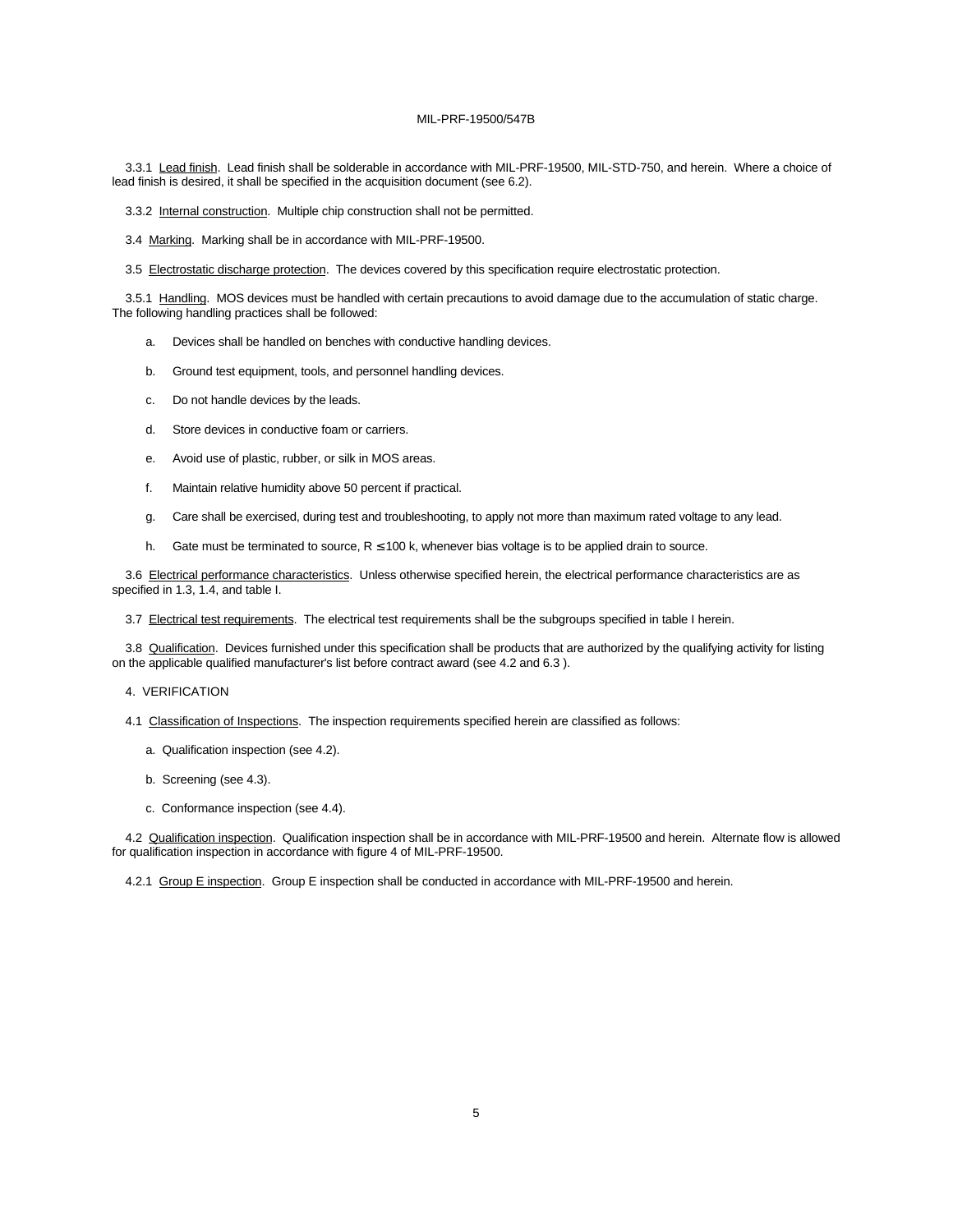4.3 Screening (JANS, JANTX, and JANTXV levels only). Screening shall be in accordance with table IV of MIL-PRF-19500 and as specified herein. The following measurements shall be made in accordance with table I herein. Devices that exceed the limits of table I herein shall not be acceptable.

| Screen (see table IV of<br>MIL-PRF-19500) | Measurement                                                                                                                                                                                                                                                                                                                                                                                              |                                                                                                                                                                                                                                                                                                                                                                                                                     |  |
|-------------------------------------------|----------------------------------------------------------------------------------------------------------------------------------------------------------------------------------------------------------------------------------------------------------------------------------------------------------------------------------------------------------------------------------------------------------|---------------------------------------------------------------------------------------------------------------------------------------------------------------------------------------------------------------------------------------------------------------------------------------------------------------------------------------------------------------------------------------------------------------------|--|
|                                           | <b>JANS</b> level                                                                                                                                                                                                                                                                                                                                                                                        | JANTX and JANTXV levels                                                                                                                                                                                                                                                                                                                                                                                             |  |
| 3                                         | Test condition G.                                                                                                                                                                                                                                                                                                                                                                                        | Test condition G.                                                                                                                                                                                                                                                                                                                                                                                                   |  |
| 1/                                        | Method 3161 (see 4.5.3)                                                                                                                                                                                                                                                                                                                                                                                  | Method 3161 (see 4.5.3)                                                                                                                                                                                                                                                                                                                                                                                             |  |
| 9                                         | IGSS1, IDSS1, gate stress test (see 4.5.5),<br>subgroup 2 of table I herein                                                                                                                                                                                                                                                                                                                              | Gate stress test (see 4.5.5), subgroup 2 of table I<br>herein                                                                                                                                                                                                                                                                                                                                                       |  |
| 10                                        | Method 1042, test condition B                                                                                                                                                                                                                                                                                                                                                                            | Method 1042, test condition B                                                                                                                                                                                                                                                                                                                                                                                       |  |
| 11                                        | Subgroup 2 of table I herein;<br>IGSS1, IDSS1, IDS(on)1, VGS(th)1,<br>$\Delta$ IGSS1 = ± 10 nA dc or ±100 percent of initial<br>value, whichever is greater.<br>$\Delta$ l <sub>DSS1</sub> = $\pm$ 1 µA dc or $\pm$ 100 percent of initial<br>value, whichever is greater.                                                                                                                               | Subgroup 2 of table I herein.<br>IGSS1, IDSS1, IDS(on)1, VGS(th)1                                                                                                                                                                                                                                                                                                                                                   |  |
| 12                                        | Method 1042, test condition A and test condition<br>$C.$ (see 4.3.1)                                                                                                                                                                                                                                                                                                                                     | Method 1042, test condition A, (see 4.3.1)                                                                                                                                                                                                                                                                                                                                                                          |  |
| 13                                        | Subgroups 2 and 3 of table I herein;<br>$\Delta$ IGSS1 = $\pm$ 10 nA dc or $\pm$ 100 percent of initial<br>value, whichever is greater.<br>$\Delta$ lDSS1 = ± 1 µA dc or ±100 percent of initial<br>value, whichever is greater.<br>$\Delta rDS($ on)1 = ± 20 percent of initial value or ± 0.5<br>ohm, whichever is greater.<br>$\Delta V$ GS(th)1 = 4± 10 percent of initial value or ±<br>$0.3 V$ dc. | Subgroup 2 of table I herein;<br>$\Delta$ IGSS1 = $\pm$ 10 nA dc or $\pm$ 100 percent of initial<br>value, whichever is greater.<br>$\Delta$ l <sub>DSS1</sub> = $\pm$ 1 µA dc or $\pm$ 100 percent of initial<br>value, whichever is greater.<br>$\Delta rDS($ on)1 = ± 20 percent of initial value or ± 0.5<br>ohm, whichever is greater.<br>$\Delta V$ GS(th)1 = ± 10 percent of initial value or ± 0.3<br>V dc. |  |

1/ Shall be performed anytime before screen 9.

4.3.1 Power burn-in. Power burn-in conditions are as follows: MIL-STD-750, method 3161, condition C, T<sub>A</sub> = +25°C, -5°C, +10°C,  $V_{DS}$  = 10 V min.; I<sub>D</sub> adjusted to meet a junction temperature of 140°C, - 0°C, + 10°C, t = 240 hours.

4.4 Conformance inspection. Conformance inspection shall be in accordance with MIL-PRF-19500. Alternate flow is allowed for quality conformance inspection in accordance with figure 4 of MIL-PRF-19500.

4.4.1 Group A inspection. Group A inspection shall be conducted in accordance with MIL-PRF-19500 and table I herein. Electrical measurements (end-points) shall be in accordance with the inspections of table I, subgroup 2 herein.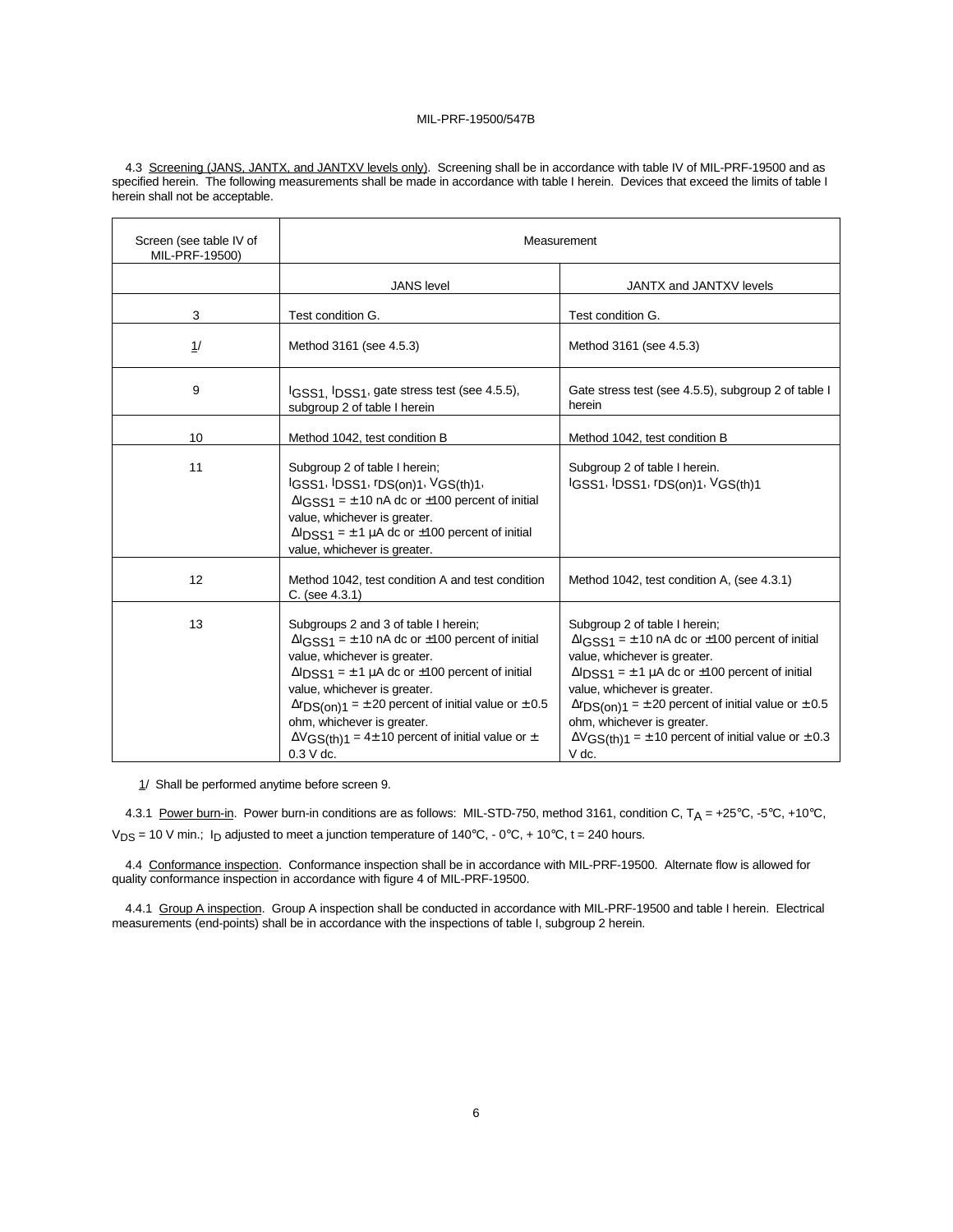4.4.2 Group B inspection. Group B inspection shall be conducted in accordance with the conditions specified for subgroup testing in table VIa of MIL-PRF-19500 (JANS) and 4.4.2.1 herein. Electrical measurements (end-points) shall be in accordance with group A, subgroup 2 herein. Delta measurements shall be in accordance with table II herein. See 4.4.2.2 herein and table VIb of MIL-PRF-19500 for JAN, JANTX, and JANTXV group B testing. Electrical measurements (end-points) requirements shall be in accordance with group A, subgroup 2 herein. Delta measurements shall be in accordance with table II herein.

|  |  |  |  | 4.4.2.1 Group B inspection table VIa (JANS) of MIL-PRF-19500. |  |
|--|--|--|--|---------------------------------------------------------------|--|
|  |  |  |  |                                                               |  |

| Subgroup | Method | Conditions                                                                                                                                                                                                                                 |
|----------|--------|--------------------------------------------------------------------------------------------------------------------------------------------------------------------------------------------------------------------------------------------|
| 3        | 1051   | Test condition G.                                                                                                                                                                                                                          |
| 4        | 1042   | Test condition D; 2,000 cycles. The heating cycle shall be 1 minute minimum.<br>$V_{DS}$ = 10 V dc, P <sub>T</sub> = See 1.4 at T <sub>A</sub> = +25°C ± 3°C.                                                                              |
| 5        | 1042   | Accelerated steady-state operation life; test condition C; $T_A = +25^{\circ}C_1 - 5^{\circ}C_1 + 10^{\circ}C_1$ , $V_{DS} = 10$ V<br>min.; I <sub>D</sub> adjusted to meet a junction temperature of 140°C, - 0°C, + 10°C, t = 240 hours. |
| 5        | 2037   | Bond strength (Al-Au die interconnects only); test condition A.                                                                                                                                                                            |
| 6        | 3161   | See 4.5.2.                                                                                                                                                                                                                                 |

4.4.2.2 Group B inspection, table IVb (JAN, JANTX and JANTXV) of MIL-PRF-19500.

| Subgroup | Method | Condition                                                                                                                                                              |
|----------|--------|------------------------------------------------------------------------------------------------------------------------------------------------------------------------|
| 2        | 1051   | Test condition G, 25 cycles.                                                                                                                                           |
|          | 1027   | $T_J = P_T (R_{\theta JA}) + P_T = V_{DS} I_D$ ; $V_{DS} = 15$ V dc; $I_D \le 0.05$ A dc; $R_{\theta JA} = 170^{\circ}$ C/W;<br>$T_A = 30 \degree C \pm 5 \degree C$ . |

4.4.3 Group C inspection. Group C inspection shall be conducted in accordance with the conditions specified for subgroup testing in table VII of MIL-PRF-19500 and as follows. Electrical measurements (end-points) shall be in accordance with table I, subgroup 2 herein. Delta measurements shall be in accordance with table II herein.

| Subgroup | Method | Condition                                                                                                                                             |
|----------|--------|-------------------------------------------------------------------------------------------------------------------------------------------------------|
|          | 2036   | Test condition E.                                                                                                                                     |
| 6        | 1026   | $T_J = P_T (R_{0,1A}) + P_T = V_{DS} I_D$ ; $V_{DS} = 15$ V dc; $I_D \le 0.05$ A dc; $R_{0,JA} = 170$ °C/W;<br>$T_A = 30 \degree C \pm 5 \degree C$ . |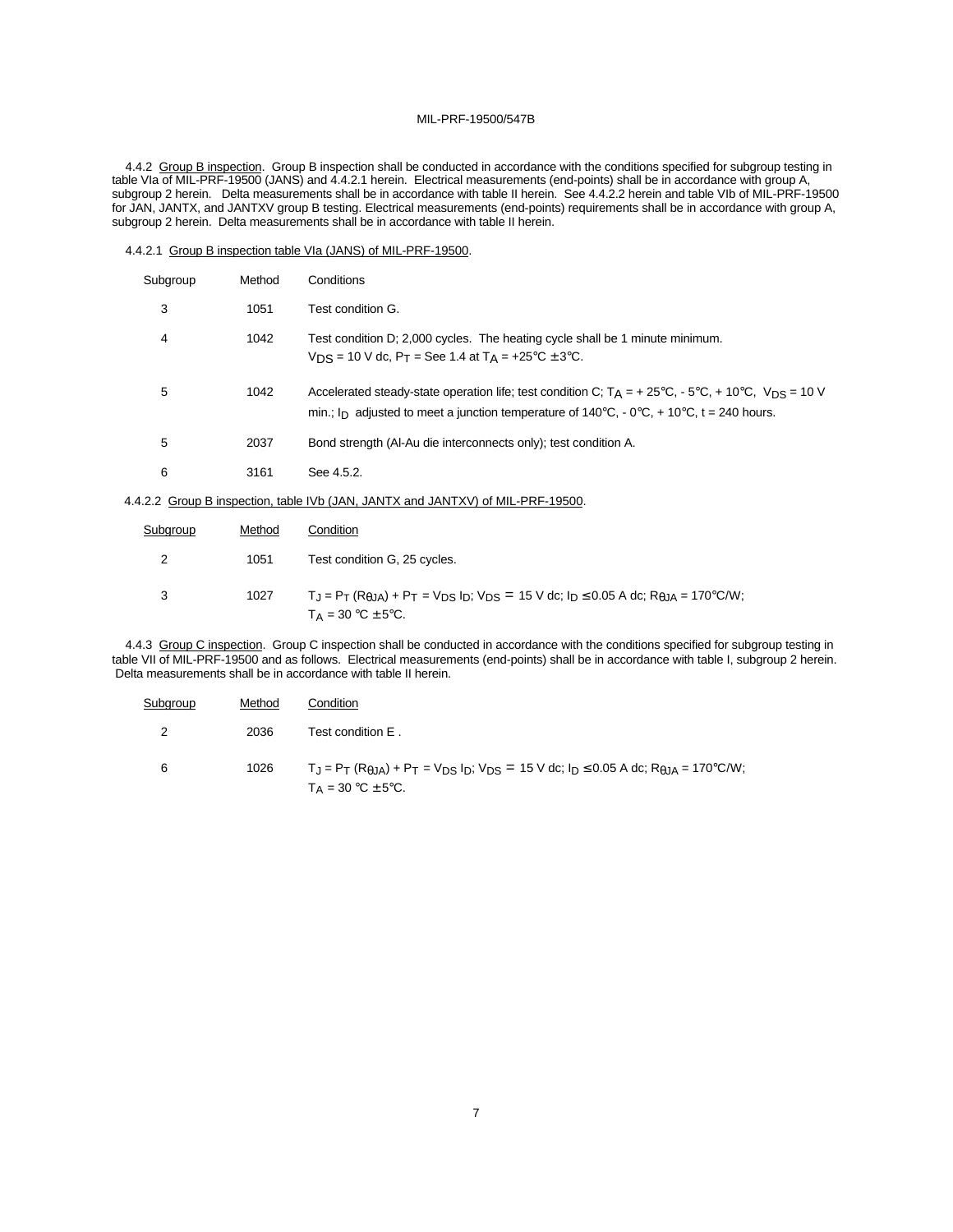4.4.4 Group E inspection. Group E inspection shall be conducted in accordance with the conditions specified for subgroup testing in table IX of MIL-PRF-19500 and as follows. Electrical measurements (end-points) shall be in accordance with table I, subgroup 2 herein. Delta measurements shall be in accordance with table II herein. A separate sample may be pulled for each test.

| Subgroup       | Method | Condition                                                                             | Sampling plan       |
|----------------|--------|---------------------------------------------------------------------------------------|---------------------|
| E <sub>1</sub> | 1051   | Test condition G, 500 cycles<br>Electrical measurements<br>See table I, subgroup 2.   | 45 devices, $c = 0$ |
| E <sub>2</sub> | 1042   | Test condition A, 1,000 hours.<br>Electrical measurements<br>See table I, subgroup 2. | 45 devices, $c = 0$ |
| E <sub>2</sub> | 1042   | Test condition B, 1,000 hours.<br>Electrical measurements<br>See table I, subgroup 2. | 45 devices, $c = 0$ |
| E <sub>3</sub> |        | Not applicable                                                                        |                     |
| E <sub>4</sub> | 3161   | $R_{\theta$ JC see 1.4 herein.                                                        | 5 devices, $c = 0$  |
| E <sub>5</sub> |        | Not applicable                                                                        |                     |

4.5 Methods of inspection. Methods of inspection shall be as specified in the appropriate tables and as follows.

4.5.1 Pulse measurements. Conditions for pulse measurement shall be as specified in section 4 of MIL-STD-750.

4.5.2 Thermal impedance. Thermal impedance measurements shall be performed in accordance with method 3161 of MIL-STD 750.  $R_{\theta JC \, (max)} = 20 \, ^\circ \text{C/W}.$ 

4.5.3 Thermal response (ΔV<sub>SD</sub> measurements). The ΔV<sub>SD</sub> measurements shall be performed in accordance with MIL-STD-750, method 3161. The V<sub>SD</sub> conditions (I<sub>H</sub> and V<sub>H</sub>) and maximum limit shall be derived by each vendor from the thermal response curves and

| shall be specified in the certificate of conformance prior to qualification. The following parameter measurements shall apply. |
|--------------------------------------------------------------------------------------------------------------------------------|
|                                                                                                                                |
|                                                                                                                                |
|                                                                                                                                |
|                                                                                                                                |
|                                                                                                                                |
|                                                                                                                                |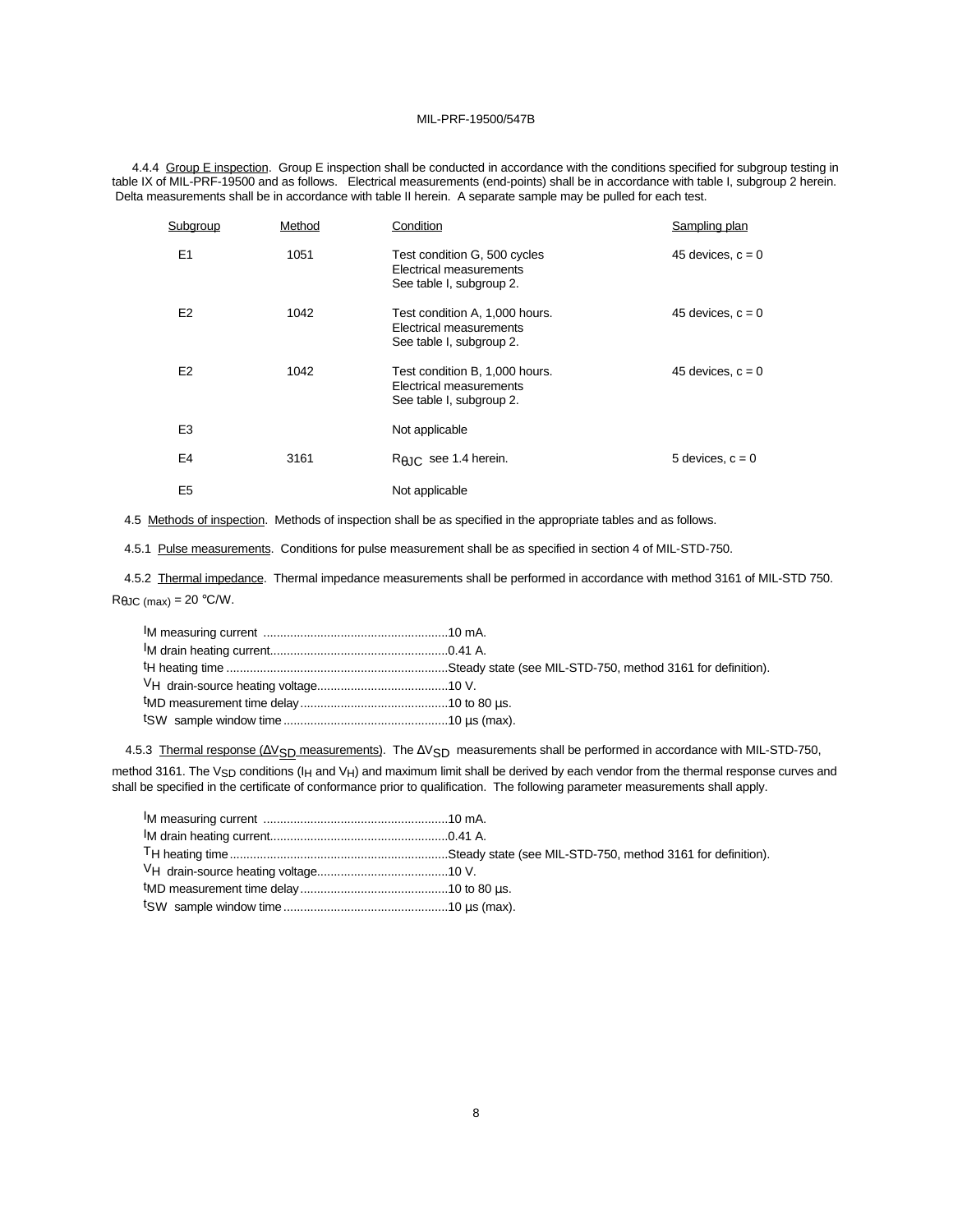# 4.5.4 Unclamped inductive switching.

| a. | Peak current $(ID)$ (see 1.4 herein).                                                                                                                                                                                                                                                                                              |  |
|----|------------------------------------------------------------------------------------------------------------------------------------------------------------------------------------------------------------------------------------------------------------------------------------------------------------------------------------|--|
| b. |                                                                                                                                                                                                                                                                                                                                    |  |
| C. |                                                                                                                                                                                                                                                                                                                                    |  |
| d. |                                                                                                                                                                                                                                                                                                                                    |  |
| е. |                                                                                                                                                                                                                                                                                                                                    |  |
| f. |                                                                                                                                                                                                                                                                                                                                    |  |
| g. |                                                                                                                                                                                                                                                                                                                                    |  |
|    | $\mathbf{r}$ $\mathbf{r}$ $\mathbf{r}$ $\mathbf{r}$ $\mathbf{r}$ $\mathbf{r}$ $\mathbf{r}$ $\mathbf{r}$ $\mathbf{r}$ $\mathbf{r}$ $\mathbf{r}$ $\mathbf{r}$ $\mathbf{r}$ $\mathbf{r}$ $\mathbf{r}$ $\mathbf{r}$ $\mathbf{r}$ $\mathbf{r}$ $\mathbf{r}$ $\mathbf{r}$ $\mathbf{r}$ $\mathbf{r}$ $\mathbf{r}$ $\mathbf{r}$ $\mathbf{$ |  |

# 4.5.5 Gate stress test.

 $VGS = \pm 30$  V minimum.

t = 250 μs minimum.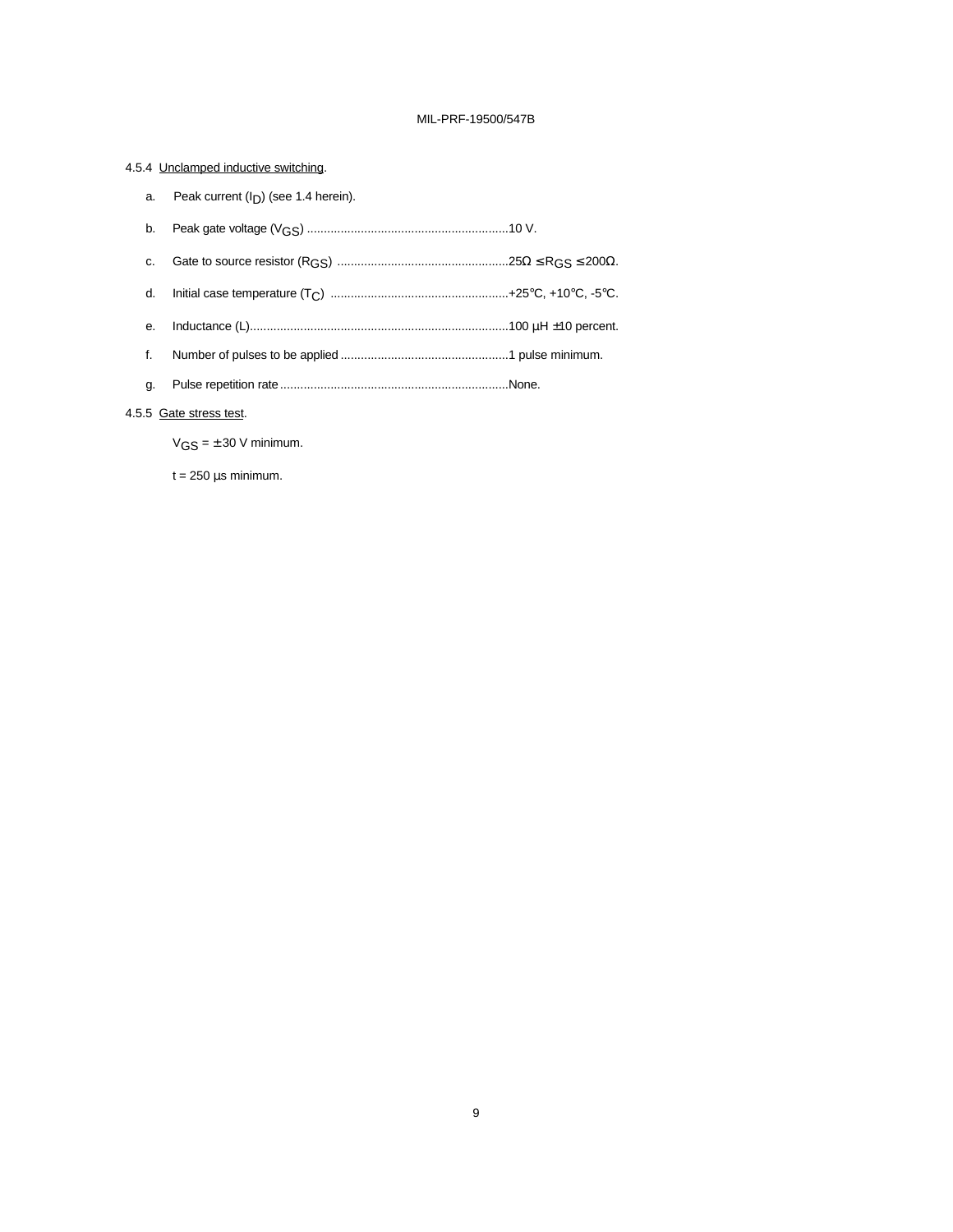# TABLE I. Group A inspection.

| Inspection 1/                                        | MIL-STD-750 |                                                                                               | Symbol                | Limits     |            | Unit     |
|------------------------------------------------------|-------------|-----------------------------------------------------------------------------------------------|-----------------------|------------|------------|----------|
|                                                      | Method      | Conditions                                                                                    |                       | Min        | Max        |          |
| Subgroup 1<br>Visual and mechanical<br>Inspection    | 2071        |                                                                                               |                       |            |            |          |
| Subgroup <sub>2</sub>                                |             |                                                                                               |                       |            |            |          |
| Breakdown voltage, drain to<br>Source                | 3407        | Bias condition C, $VGS = 0 V$ ;<br>$I_D = 1.0 \mu A$ dc                                       | V(BR)DSS              |            |            |          |
| 2N6660<br>2N6661                                     |             |                                                                                               |                       | 60<br>90   |            |          |
| Gate to source voltage<br>(threshold)                | 3403        | $V_{DS} \geq V_{GS}$ ; $I_D$ = -1.0 mA dc                                                     | VGS(th)1              | 0.8        | 2.0        | V dc     |
| Gate current                                         | 3411        | Bias condition C; $V_{DS} = 0 V$ ;<br>$VGS = +20$ and -20 V dc                                | IGSS <sub>1</sub>     |            | ±100       | nA dc    |
| Drain current                                        | 3413        | $VGS = 0$ ; bias condition C;<br>$V_{DS}$ = 80 percent of rated $V_{DS}$ (see<br>1.3)         | <b>IDSS1</b>          |            | 1.0        | μA dc    |
| Drain to source on-state voltage<br>2N6660<br>2N6661 | 3405        | $V_{GS}$ = 10 V dc; condition A; pulsed<br>(see 4.5.1), $I_D = -1.0 A dc$                     | VDS(on)1              |            | 3.0<br>4.0 | V        |
| Drain to source on-state voltage<br>2N6660<br>2N6661 | 3405        | $VGS = 5$ V dc; condition A; pulsed<br>(see 4.5.1), $I_D = 0.3$ A dc                          | VDS(on)2              |            | 1.5<br>1.6 | V        |
| Static drain to source on-state<br>resistance        | 3421        | $VGS = 10$ V dc; condition A; pulsed<br>(see 4.5.1); $I_D = 1.0 A dc$                         | r <sub>DS(on)1</sub>  |            |            | ohms     |
| 2N6660<br>2N6661                                     |             |                                                                                               |                       |            | 3.0<br>4.0 |          |
| Static drain to source on-state<br>resistance        | 3421        | $V$ <sub>G</sub> <sub>S</sub> = 5 V dc; condition A; pulsed<br>(see 4.5.1); $I_D = 10.3$ A dc | r <sub>DS(on)2</sub>  |            |            | ohms     |
| 2N6660<br>2N6661                                     |             |                                                                                               |                       |            | 5.0<br>5.3 |          |
| Forward voltage (source drain<br>diode)              | 4011        | Pulsed (see 4.5.1); $VGS = 0 V$                                                               | <b>V<sub>SD</sub></b> |            |            | $V$ (pk) |
| 2N6660<br>2N6661                                     |             | $I_S = 0.99 A dc$<br>$I_S = 0.86$ A dc                                                        |                       | 0.7<br>0.7 | 1.6<br>1.4 |          |

See footnotes at end of table.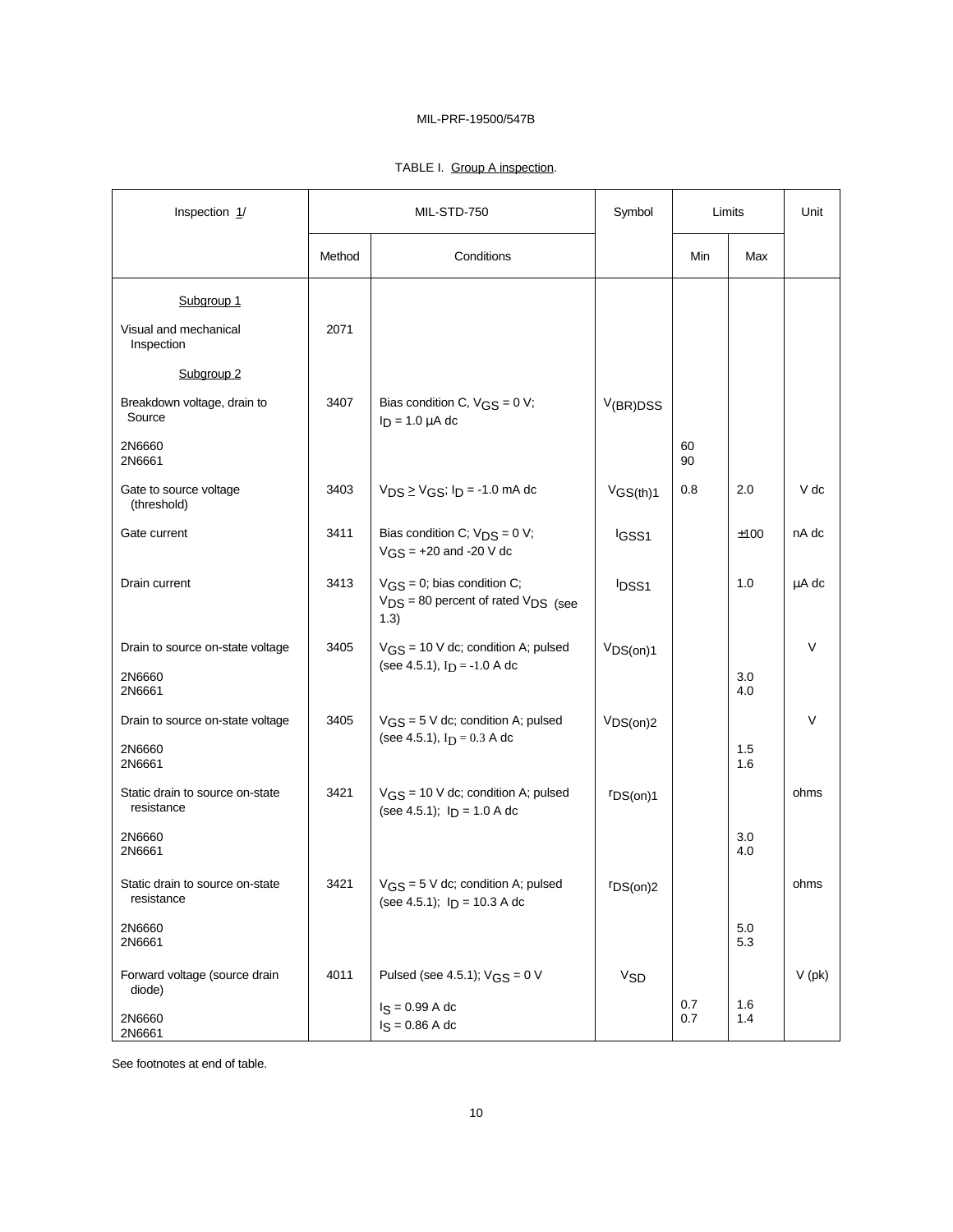| TABLE I. Group A inspection - Continued. |
|------------------------------------------|
|------------------------------------------|

| Inspection 1/                                        | MIL-STD-750 |                                                                                          | Symbol                        | Limits |            | Unit   |
|------------------------------------------------------|-------------|------------------------------------------------------------------------------------------|-------------------------------|--------|------------|--------|
|                                                      | Method      | Conditions                                                                               |                               | Min    | Max        |        |
| Subgroup 2 continued                                 |             |                                                                                          |                               |        |            |        |
| Forward transconductance                             | 3475        | Pulsed (see 4.5.1), $V_{DS} = V_{GS} = 7.5$<br>V dc                                      | <b>GFS</b>                    | 170    |            | ms     |
| 2N6660<br>2N6661                                     |             | $I_{D1}$ = 525 m A dc<br>$I_{D2} = 475$ m A dc                                           |                               |        |            |        |
| Subgroup 3                                           |             |                                                                                          |                               |        |            |        |
| High temperature operation:                          |             | $TC = +125°C$                                                                            |                               |        |            |        |
| Gate current                                         | 3411        | Bias condition C, $V_{DS} = 0 V$ ;<br>$VGS = +20$ V dc and -20 V dc                      | <sup>I</sup> GSS <sub>2</sub> |        | ± 500      | nA dc  |
| Drain current                                        | 3413        | Bias condition C, $VGS = 0 V$ ,<br>$V_{DS}$ = -80 percent of rated $V_{DS}$ (see<br>1.3) | <sup>I</sup> DSS <sub>2</sub> |        | 100        | μA dc  |
| Drain to source on-state voltage<br>2N6660<br>2N6661 | 3405        | $V_{GS}$ = 10 V dc; condition A; pulsed<br>(see 4.5.1), $I_D = 1$ A dc                   | VDS(0n)3                      |        | 5.6<br>7.5 | $\vee$ |
| Static drain to source on-state<br>resistance        | 3421        | $VGS = 10$ V dc; condition A; pulsed<br>(see 4.5.1); $I_D = 1.0 A dc$                    | rDS(on)3                      |        |            | ohms   |
| 2N6660<br>2N6661                                     |             |                                                                                          |                               |        | 5.6<br>7.5 |        |
| Gate to source voltage(threshold)                    | 3403        | $V_{DS} \geq V_{GS}$ , $I_D$ = -1.0 mA dc                                                | $V$ GS(th)2                   | 0.3    |            | V dc   |
| Low temperature operation:                           |             | $TC = -55^{\circ}C$                                                                      |                               |        |            |        |
| Gate to source voltage<br>(threshold)                | 3403        | $V_{DS} \geq V_{GS}$ ; $I_D = 1.0$ mA                                                    | VGS(th)3                      |        | 2.5        | V dc   |
| Subgroup 4                                           |             |                                                                                          |                               |        |            |        |
| Switching time test                                  | 3472        | $R_{\text{qen}} = 50 \Omega$ ; $R_{\text{GS}} = 50 \Omega$ ,                             |                               |        |            |        |
| Turn-on delay time                                   |             | $V_{DD} = 25$ V dc; $I_D \cong 1$ A dc                                                   | $td($ on $)$                  |        | 10         | ns     |
| Turn-off delay time                                  |             | $V_{\text{DD}} = 25$ V dc; $I_{\text{D}} \cong 1$ A dc                                   | $td($ off)                    |        | 10         | ns     |

See footnotes at end of table.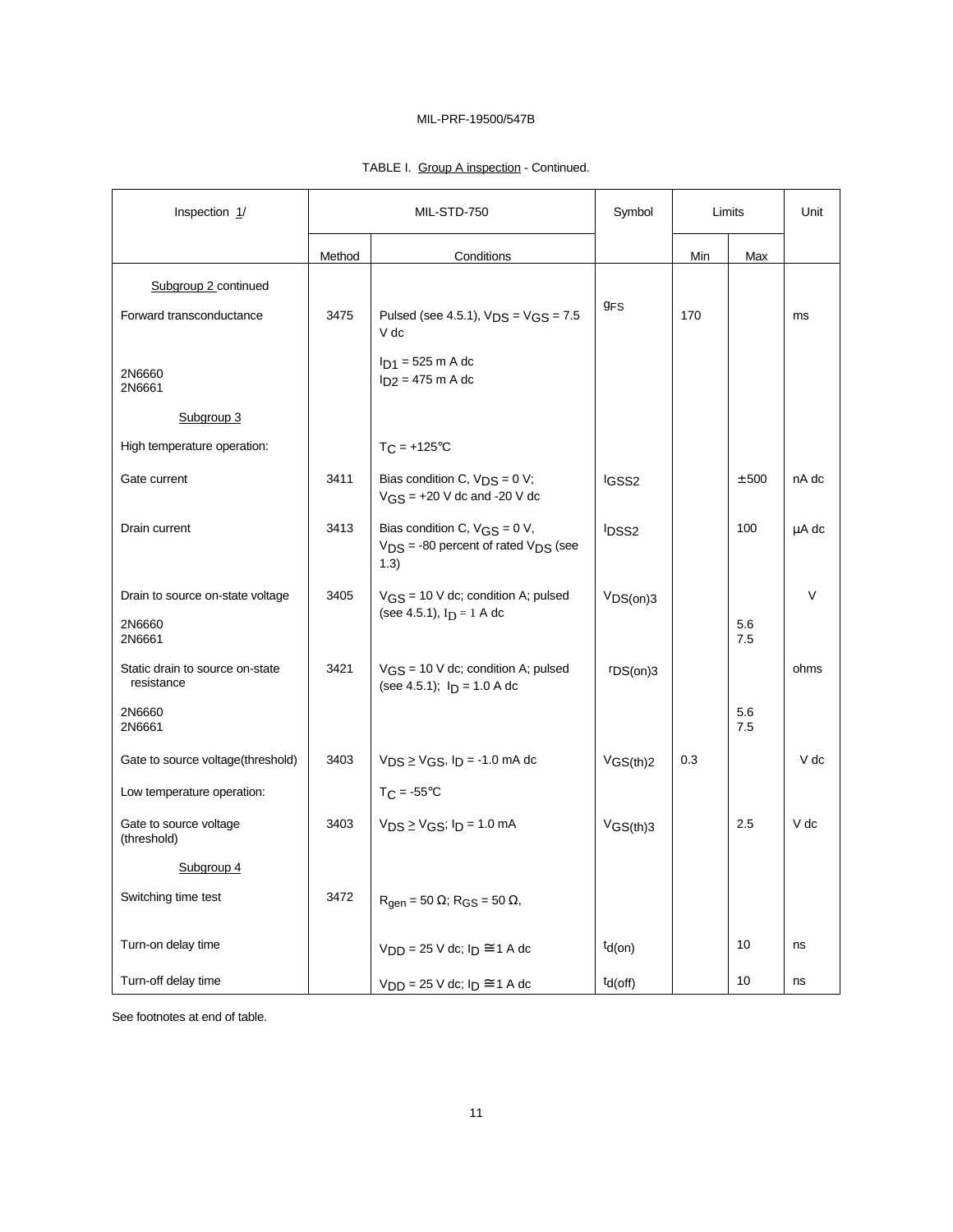| Inspection 1/                                                                            | MIL-STD-750 |                                                           | Symbol           | Limits |     | Unit |
|------------------------------------------------------------------------------------------|-------------|-----------------------------------------------------------|------------------|--------|-----|------|
|                                                                                          | Method      | Conditions                                                |                  | Min    | Max |      |
| Subgroup 4 - Continued.<br>Small signal common source<br>short-circuit input capacitance | 3431        | $V_{DS}$ = 25 V dc; $V_{GS}$ ; = 0 V; f = 1<br><b>MHz</b> | C <sub>iss</sub> |        | 50  | pF   |
| Small signal common source<br>short-circuit output capacitance                           |             | $V_{DS} = 25$ V dc; $V_{GS}$ ; = 0V; f = 1<br>MHz.        | C <sub>oss</sub> |        | 40  | pF   |
| Small signal common source<br>short-circuit reverse transfer<br>capacitance              | 3433        | $V_{DS}$ = 25 V dc; $V_{GS}$ ; = 0 V; f = 1<br><b>MHz</b> | C <sub>rss</sub> |        | 10  | pF   |
| Subgroup 5                                                                               |             |                                                           |                  |        |     |      |
| Safe operating area                                                                      |             | See figure 2                                              |                  |        |     |      |
| High voltage test                                                                        |             | $VDS = 80$ percent of rated $VDS$ (see<br>1.3)            |                  |        |     |      |
| <b>Electrical measurements</b>                                                           |             | See table I, subgroup 2.                                  |                  |        |     |      |
| Subgroups 6 and 7                                                                        |             |                                                           |                  |        |     |      |
| Not applicable                                                                           |             |                                                           |                  |        |     |      |

# TABLE I. Group A inspection - Continued.

1/ For sampling plan, see MIL-PRF-19500.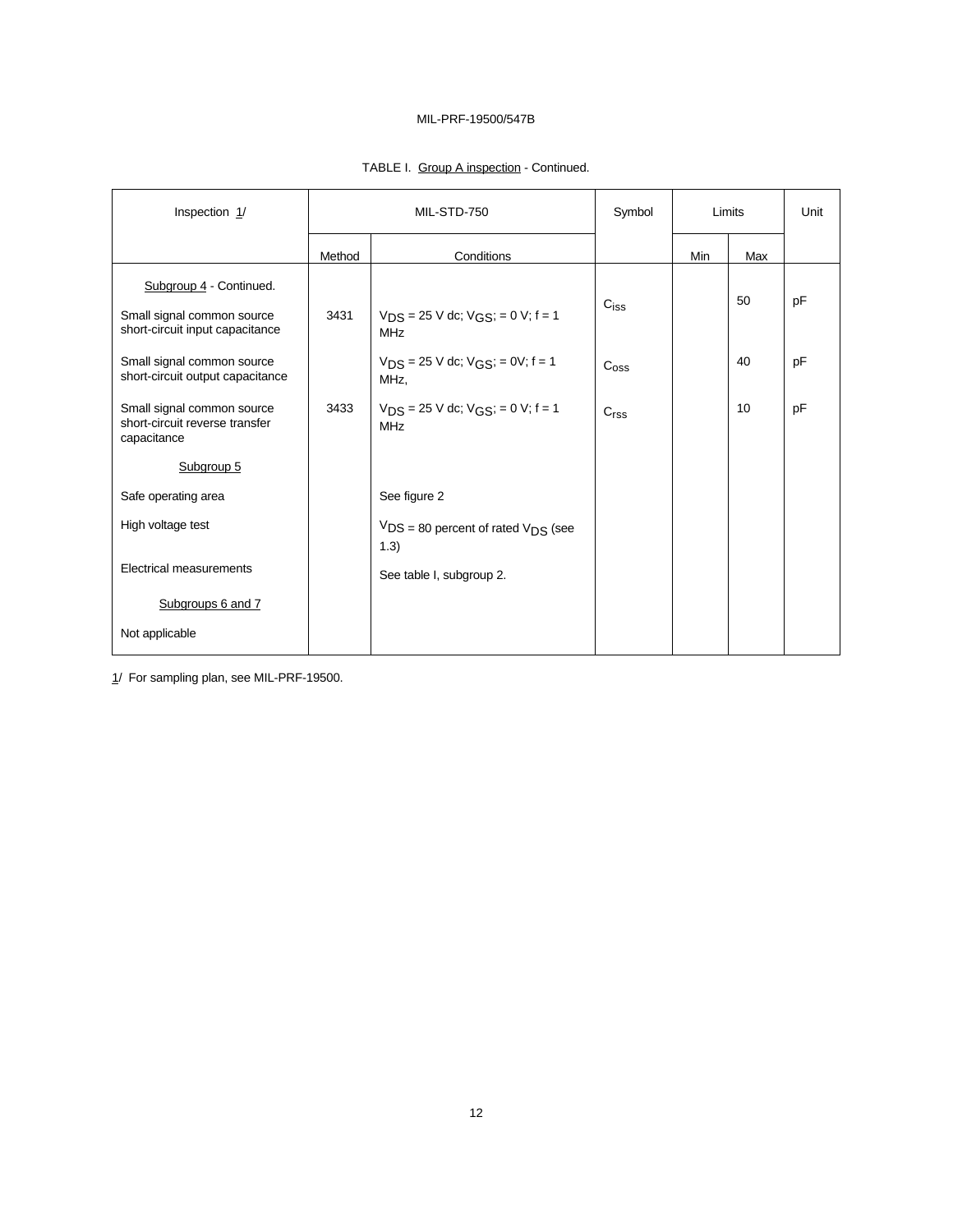| Step | Inspection 5/                                           | MIL-STD-750 |                                                                                                                  | Symbol                    | Limit                                                                                |     | Unit |
|------|---------------------------------------------------------|-------------|------------------------------------------------------------------------------------------------------------------|---------------------------|--------------------------------------------------------------------------------------|-----|------|
|      |                                                         | Method      | Conditions                                                                                                       |                           | Min                                                                                  | Max |      |
| 1.   | Gate current                                            | 3411        | Bias condition C; $V_{DS} = 0 V$<br>$V$ <sub>GS</sub> = +15 V dc and -15 V dc                                    | $\Delta$ <sub>IGSS</sub>  | $± 10$ nA dc or 100<br>percent of initial<br>value, whichever is<br>greater.         |     |      |
| 2.   | Drain cutoff current                                    | 3413        | Bias condition C; $VGS = +15 V dc$<br>and $-15$ V dc<br>$V_{DS} = 60$ V for 2N6660<br>$V_{DS}$ = 90 V for 2N6661 | $\Delta I$ <sub>DSS</sub> | $\pm$ 1 µA dc or 100<br>percent of initial<br>value, whichever is<br>greater.        |     |      |
| 3.   | Small signal, drain to<br>source on-state<br>resistance | 3423        | $V_{GS}$ = 10 V dc; condition A,<br>pulsed (see 4.5.1); $I_D = 1.0 A dc$<br>$f = kHz$                            | $\Delta r_{DS(on)}$       | $\pm$ 0.5 ohm or $\pm$ 20<br>percent of initial<br>value, whichever<br>is greater.   |     |      |
| 4.   | Gate to source voltage<br>(threshold)                   | 3403        | $V_{DS} = V_{GS}$ ; $I_D = 1.0$ mA dc                                                                            | $\Delta V$ GS(th)         | $± 10$ percent of<br>initial value or<br>$\pm$ 0.3 V dc,<br>whichever is<br>greater. |     |      |
| 5.   | Thermal resistance                                      | 3161        | See 4.5.2                                                                                                        | $R_{\theta$ JC            |                                                                                      | 20  | °C/W |

# TABLE II. Group B, C and E delta measurements. 1/ 2/ 3/ 4/

1/ The delta measurements for table VIa (JANS) of MIL-PRF-19500 are as follows:

a. Subgroup 3, see table II herein, step 1.

b. Subgroup 4, see table II herein, step 5.

- 2/ The delta measurements for table VIb (JAN, JANTX and JANTXV) of MIL-PRF-19500 are as follows: a. Subgroup 3, see table II herein, step 5.
- 3/ The delta measurements for table VII of MIL-PRF-19500 are as follows: a. Subgroup 6, see table II herein, step 5.
- 4/ The delta measurements for table IX of MIL-PRF-19500 are as follows:
	- a. Subgroup 1, see table II herein, step 1.
	- b. Subgroup 2, see table II herein, step 1.

5/ See MIL-PRF-19500 for sampling plan.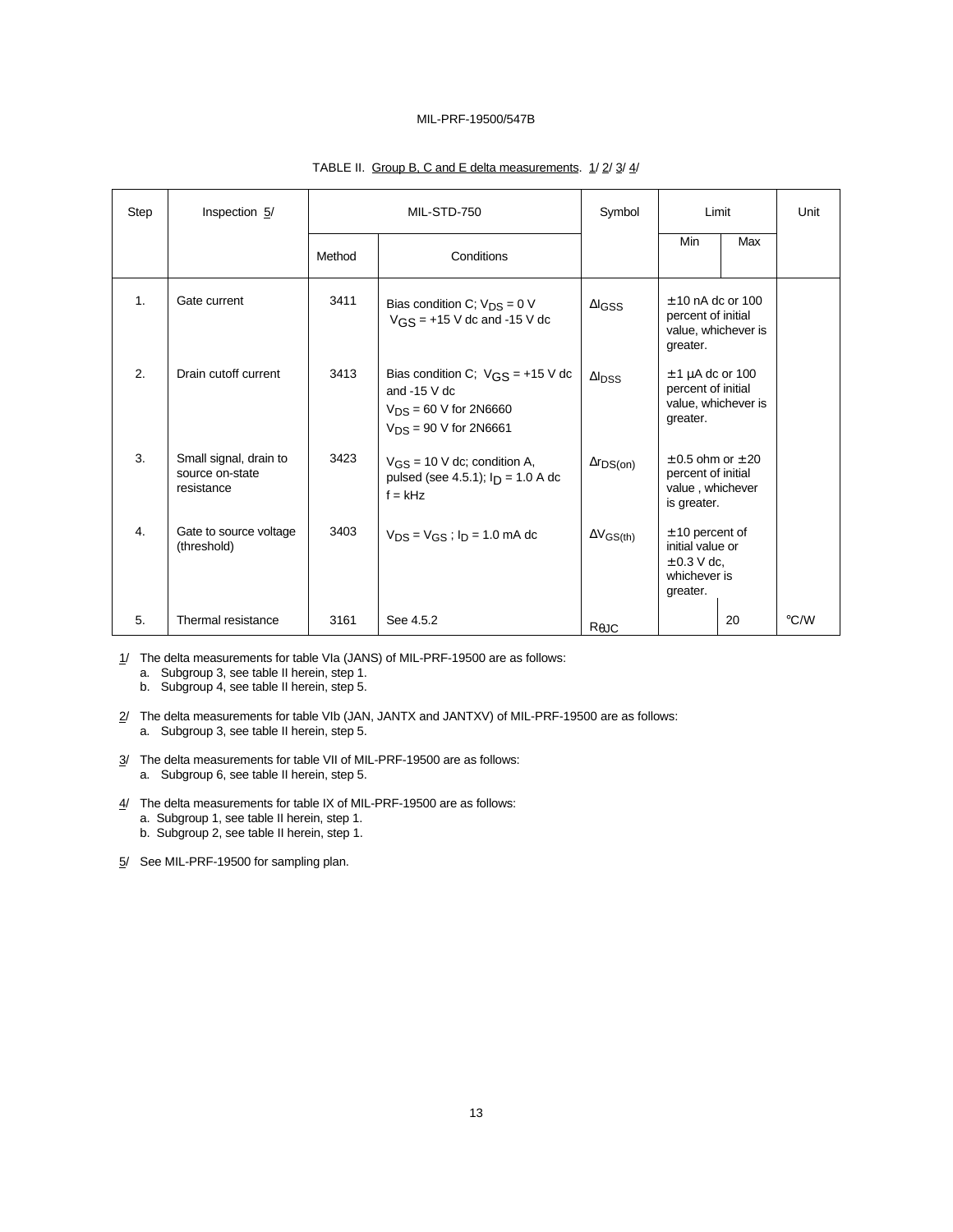



2N6660

V<sub>DS</sub>, DRAIN-TO-SOURCE VOLTAGE (VOLTS)

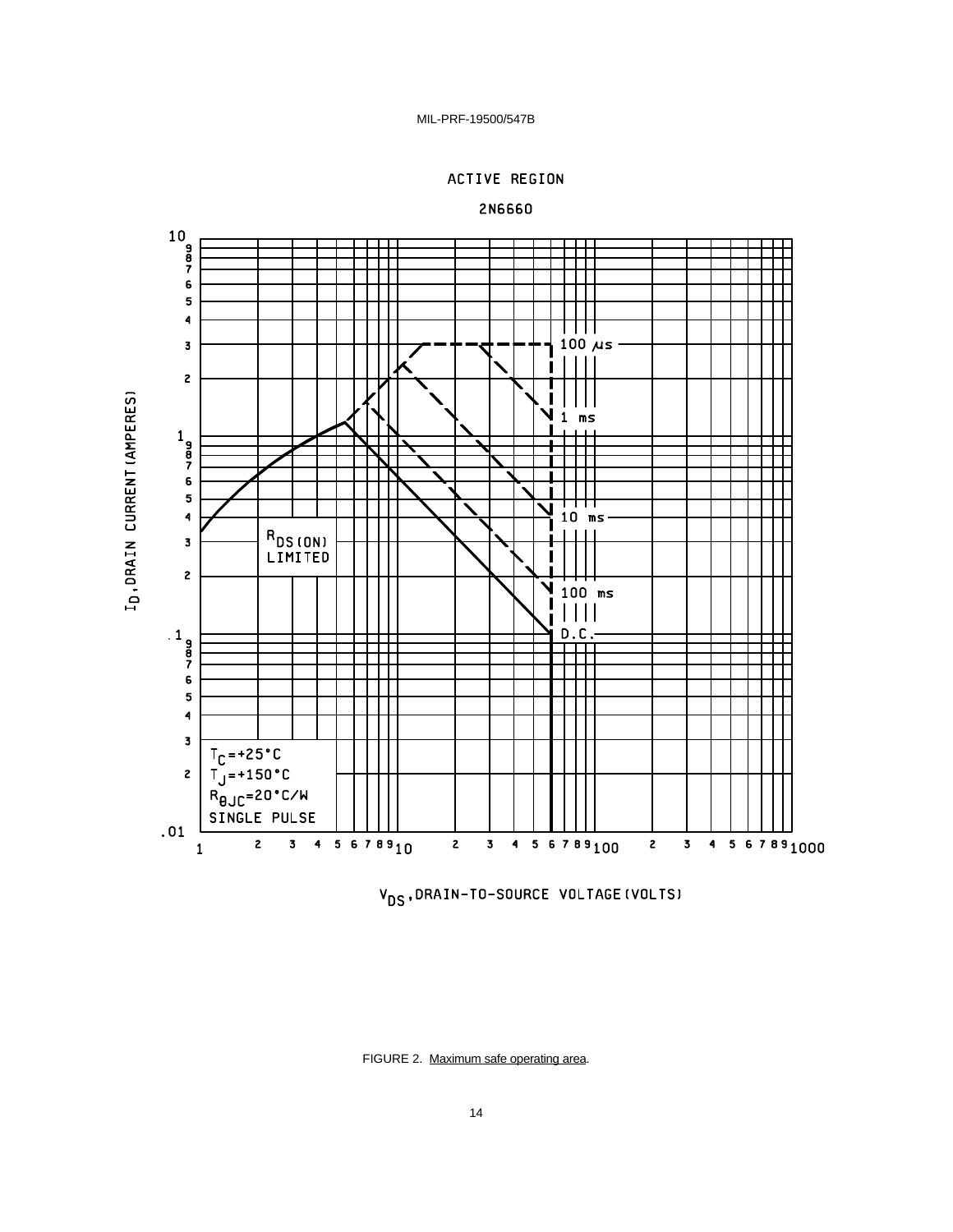





V<sub>DS</sub>, DRAIN-TO-SOURCE VOLTAGE (VOLTS)

FIGURE 2. Maximum safe operating area continued.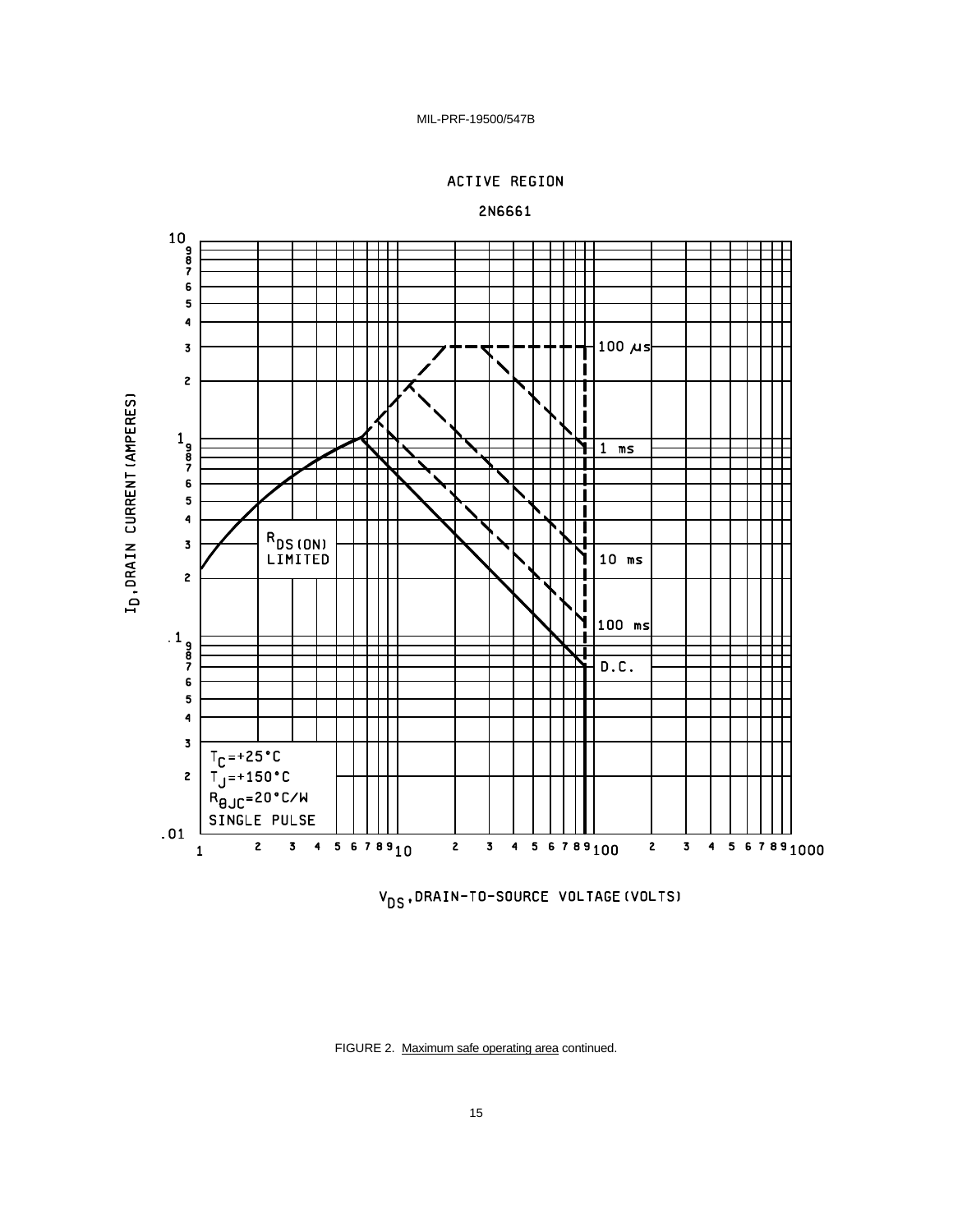#### 5. PACKAGING

5.1 Packaging. For acquisition purposes, the packaging requirements shall be as specified in the contract or order (see 6.2). When actual packaging of material is to be performed by DoD personnel, these personnel need to contact the responsible packaging activity to ascertain requisite packaging requirements. Packaging requirements are maintained by the Inventory Control Points' packaging activity within the Military Department or Defense Agency, or within the Military Departments' System Command. Packaging data retrieval is available from the managing Military Departments' or Defense Agency's automated packaging files, CD-ROM products, or by contacting the responsible packaging activity.

#### 6. NOTES

(This section contains information of a general or explanatory nature that may be helpful, but is not mandatory.)

6.1 Notes. The notes specified in MIL-PRF-19500 are applicable to this specification.

6.2 Acquisition requirements. Acquisition documents must specify the following:

- a. Issue of DODISS to be cited in the solicitation (see 2.2.1).
- b. The lead finish as specified (see 3.3.1).
- c. Type designation and quality assurance level.
- d. Packaging requirements (see 5.1).

6.3 Qualification. With respect to products requiring qualification, awards will be made only for products which are, at the time of award of contract, qualified for inclusion in Qualified Manufacturer's QML-19500 whether or not such products have actually been so listed by that date. The attention of the contractors is called to these requirements, and manufacturers are urged to arrange to have the products that they propose to offer to the Federal Government tested for qualification in order that they may be eligible to be awarded contracts or purchase orders for the products covered by this specification. Information pertaining to qualification of products may be obtained from Defense Supply Center Columbus, DSCC-VQE, Columbus, OH 43216.

6.4 Changes from previous issue. Asterisks are not used in this revision to identify changes with respect to the previous issue due to the extensiveness of the changes.

Army - CR DLA - CC Navy - EC DLA - CC

Custodians: Preparing activity: Preparing activity: Preparing activity: Preparing activity:

Air Force - 11 (Project 5961- 2080)

Review activities: Navy - TD Air Force - 13, 19, 99